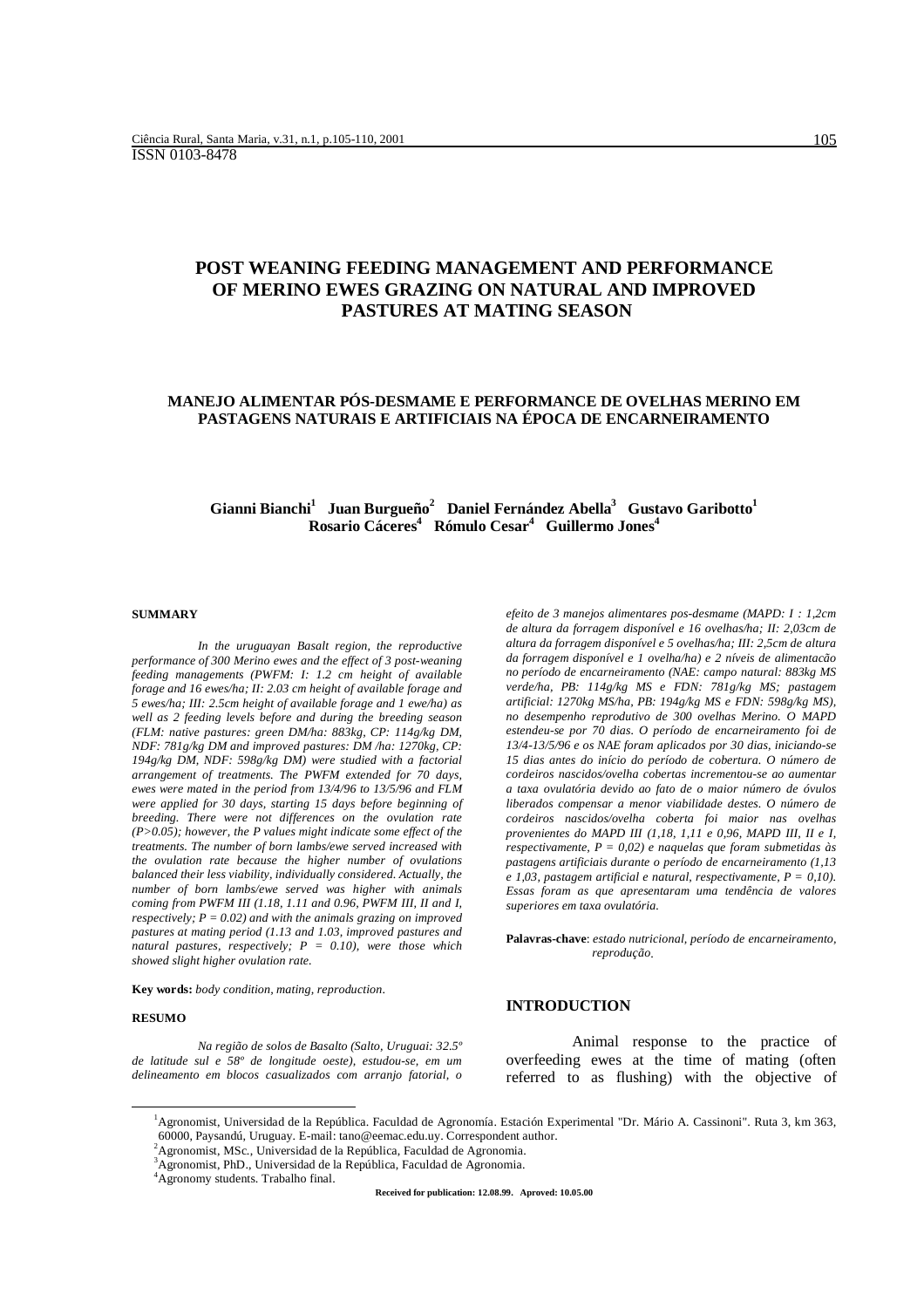increasing reproductive performance, depends on several factors. One of the most important of these factors is the previous nutritional status of the ewes (FERNÁNDEZ, 1993 a).According to data from Great Britain (GUNN, 1983; GUNN *et al.*, 1991a; 1991b), there is an intermediate specific range of body condition where the ovulation rate of ewes seems to respond better to increased food intake. Below and above this range (that may vary with the genotype) of body condition, there is no additional effect of increased food intake.

In our conditions, the importance of the nutritional status before breeding as a factor conditioning the response to preferential nutritional treatments has also been reported (BIANCHI *et al***.,** 1994). However, no previous studies regarding range of critical body condition for breeds and environments of Uruguay have been found. The objective of this research was to study the effect of three feeding/grazing management systems during 70 days period from weaning to 15 days before breeding on the reproductive performance of Merino ewes that were then allowed high or low feed levels (flushing) by grazing native or improved pastures.

## **MATERIAL AND METHODS**

The study was carried out on a farm on typical Basalt soils (latitude 32.5º south; longitude 58.0 $^{\circ}$  west). Three hundred Merino ewes (age  $> 2$ years) coming from a flock mated in March and April and weaned in December 1995 were used. At the beginning of the trial, the animals were stratified by live weight (33,5  $\pm$  2,7kg) and body condition  $(2.7 \pm 0.2; \overline{JEFFERIES}, 1961)$ . They were assigned at random to different post - weaning feeding management treatments (PWFM) for 70 days , to create three groups of ewes with different body condition (body condition scores to  $\leq$  2,25, 2,5 to 2,75 and  $\geq$  3) at the beginning of breeding. To this end 3 fields with native grasses and with different average height of available forage and different stocking rate (PWFM I: 16 ewes/ha; PWFM II: 5 ewes/ha; PWFM III: 1 ewe/ha). In PWFM I, grazing was restricted to 1h/d during the last 25 days to reach the target body condition.

Each group of ewes was further divided by weight and condition score into two lots that received different feeding levels for 30 days, starting 15 days before the beginning of breeding as follows: native pastures with distribution of forage Autumn - Winter - Spring, and improved pastures of third year of *Lotus corniculatus* and *Trifolium repens* which took place from April 13, 1996 to May13, 1996.

There were six treatments resulting from 3 X 2<br>factorial arrangement the three different factorial arrangement the three different management in the post - weaning period (PWFM I, II, III) and 2 levels of feeding at mating (FLM: native or improved pastures). At the end of the mating - lambing period all the ewes grazed on natural pastures. Measurements of live weight and body condition of ewes were carried out at the beginning of the trial, 15 days before mating and during breeding.

During the breeding season, services were registered weekly, by recording ewes that were marked by rams (coloured earth paste was painted on the brisket of rams, and the colour was changed weekly). Ovarian activity was diagnosed twice through endoscopic techniques (THIMONIER & MAULEON, 1969) using a Wolf laparascope: at 10 and 20 days from the beginning of mating (ewes served in the first and second week respectively). Ovulation rate (OR= number of ovulations/ewe served) and those follicles that did not ovulate were determined. Ovarian activity (OA) was defined as the sum of the number of the corpora lutea , the preovulatory follicles and the totally or partially luteinized follicles. Ovulatory Efficiency (OE) was defined as OR / OA.

During lambing, the number of lambs born per ewe was recorded. With this data and the result of the endoscopy for the ewes that did not repeat heat, the ratio of OR to lambs born (reproductive efficiency  $= RE$ ), and the number of lambs born per ewe served (litter size, LS) was also determined. In each of the fields used in the post weaned period, the height of the available forage at the point of maximum concentration of grass was periodically measured by means of a rule.

Before and during the mating, the available forage was determined twice by cutting with shears at ground level in  $0,10m^2$  squares selected at random in each of the 5 areas of the natural pastures chosen because of their vegetation and the soil type. The available forage was separated into green and dry material and dried at 60ºC in an oven until constant weight was reached. In the improved pasture, two determinations of available forage were made using a double sampling technique (HAYDOCK & SHAU, 1975).

Dried samples from corresponding to native and improved pastures were ground in a Wiley mill with a 1mm screen to determine content of crude protein (CP) and neutral detergent fibre (NDF) (HARRIS, 1970). The effect of treatments on live weight and body condition of ewes was studied by analysis of variance for a linear model with a 3 X 2 factorial arrangement of treatments. For the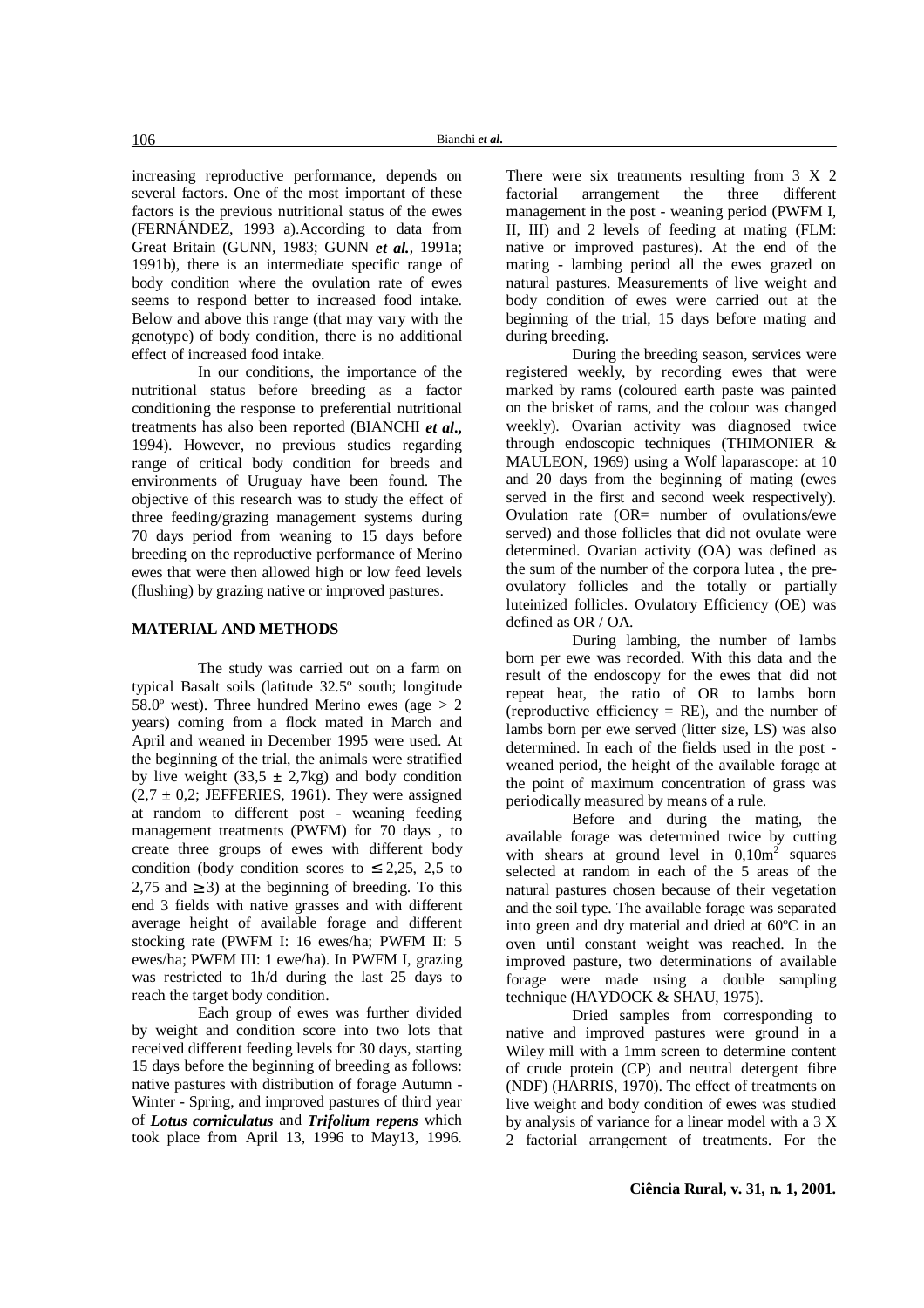following variables: incidence distribution of heath, return rate at the first service, OA, OR, OE, RE and LS log - linear models were used. The relation between OR and OA was studied by Contingency Table with Chi-square.

# **RESULTS**

The characteristics of the different feeding treatments during the post - weaning period and the effect of these management on

weight and body condition of ewes before mating are shown on table 1. The PWFM caused important differences on the nutritional status of ewes before mating. In this way, the pre -fixed body condition especially for those animals coming from less severe feeding management- could be reached. Ewes from PWFM I showed body condition values higher than those pre-fixed, but nevertheless, they were lower than those from the other two lots (2,4 vs. 2,7 and 3,4; P≤ 0,05). Live weight differences among lots were also important, especially between extreme treatments (32,8 *vs.* 40,8kg; P≤ 0,05).

Table 2 shows forage characteristics of the feeding planes applied 15 days before mating and during the first 15 days of services. In general, a good availability of forage in all the fields used during mating was registered, natural pastures showed a high ratio green / dried forage. The differences between the two feeding levels resulted from the different chemical composition of pastures. The figures of CP found in the imporved pastures almost doubled the already good values recorded in the natural pastures, specially those belonging to the green fraction of the dry forage. In turn, improved pastures NDF values were the lowest.

Table 3 shows least square means of weight and body condition of ewes at the beginning and end of mating period for all treatments. Data

Table 1 - Characteristics of post – weaning feeding management and their effect on live weight and body condition of ewes before mating.

| Post-weaning<br><b>Feeding Manage-</b><br>ment         |                   | Forage<br>Height                                                  | Stocking<br>Rate | Pre-mating measurements<br>Live weight Body condition |                                          |  |
|--------------------------------------------------------|-------------------|-------------------------------------------------------------------|------------------|-------------------------------------------------------|------------------------------------------|--|
| $(70 \text{ days})$                                    | n                 | (cm)                                                              | (ewes/ha)        | (kg)                                                  | $(0-5)$                                  |  |
| PWFMI <sup>1</sup><br><b>PWFMII</b><br><b>PWFM III</b> | 100<br>100<br>100 | $1,20 \ (\pm 0,30)$<br>$2,03 \ (\pm 0,90)$<br>$2,50 \ (\pm 1,60)$ | 16<br>5          | 32.80<br>$\mathbf{c}$<br>37.40 b<br>40,80 a           | 2.40<br><sub>c</sub><br>2,70 b<br>3,40 a |  |

1: Feeding restriction, 1h/day grazing.

Least squares means in the same column followed by a different superscript differ significantly ( $P \le 0.05$ ).

Table 2 - Forage characteristics of pastures used during mating period.

|                          | Forage                 |                             |     |             |                            |       |
|--------------------------|------------------------|-----------------------------|-----|-------------|----------------------------|-------|
| Feeding levels           | Availability           | <b>Chemical Composition</b> |     |             |                            |       |
| at mating                | $KgDM / ha$ kgDM green |                             |     |             | $CP$ (g/kgDM) NDF (g/kgDM) |       |
|                          |                        | forage/ha                   |     |             |                            |       |
|                          |                        |                             |     | Total Green | Total                      | Green |
|                          |                        |                             |     |             |                            |       |
|                          |                        |                             |     |             |                            |       |
| <b>Native Pastures</b>   | 12.72                  | 883                         | 95  | 114         | 753                        | 781   |
| <b>Improved Pastures</b> | 1270                   |                             | 194 |             | 598                        |       |
|                          |                        |                             |     |             |                            |       |

shows as well the nutritional condition changes of ewes from 15 days before the mating until the end of the services. At the beginning of services, and independently of FLM, the constant of significant differences regarding nutritional condition of ewes coming from different post - weaning management, mainly between extreme treatments, was observed. When weight evolution and body condition of ewes in different treatments during services are analyzed, it can also be observed an important effect of PWFM independently from FLM, but in this case the effect is favourable to ewes coming from the most severe post - weaning treatment  $(+ 5.6 \text{ vs. } 3.2 \text{ and } 0.88 \text{ kg}; +$ 0.5 vs. 0.38 and – 0.01, respectively; P $\leq$ 0.01). The FLM also determined differences in the body condition at the beginning of mating (2,9 and 3,0 natural pastures and improved pastures, respectively; P $\leq$ 0,05) and in the evolution of live weight (+2,8) and +3,6kg natural pastures and improved pastures, respectively;  $P \le 0.01$ ), but their biological importance is very little.

The influence of ewes in oestrum during mating period (>95%) and its distribution within it (80% ewes in the first 15 days in oestrum) attained the expected values for the season and the conditions under which the work was performed, not being affected by the treatments  $(P>0,05)$ . Return rates at first service was low (17%) and independent from PWFM and FLM  $(P>0.05)$ .

Table 4 shows the effect of the post weanning fedding management and the feeding level at mating on the reproductive performance of the ewes. Ovarian activity, according with laparascopic observations, was affected by FLM, showing a grater OA the ewes grazing improved pastures (2,18 *vs.* 1,89;  $P = 0.02$ , particularly those coming from PWFM I ( PWFM I: 1,58 to 2,32; PWFM II: 2,03 to 1,97; PWFM III: 2,11 to 2,26, natural and improved pastures, respectively;  $P =$ 0,009). The relation between the OA and the OR showed a clear connection between both variables (V. of Cramer  $= 0.54$ ;

#### **Ciência Rural, v. 31, n. 1, 2001.**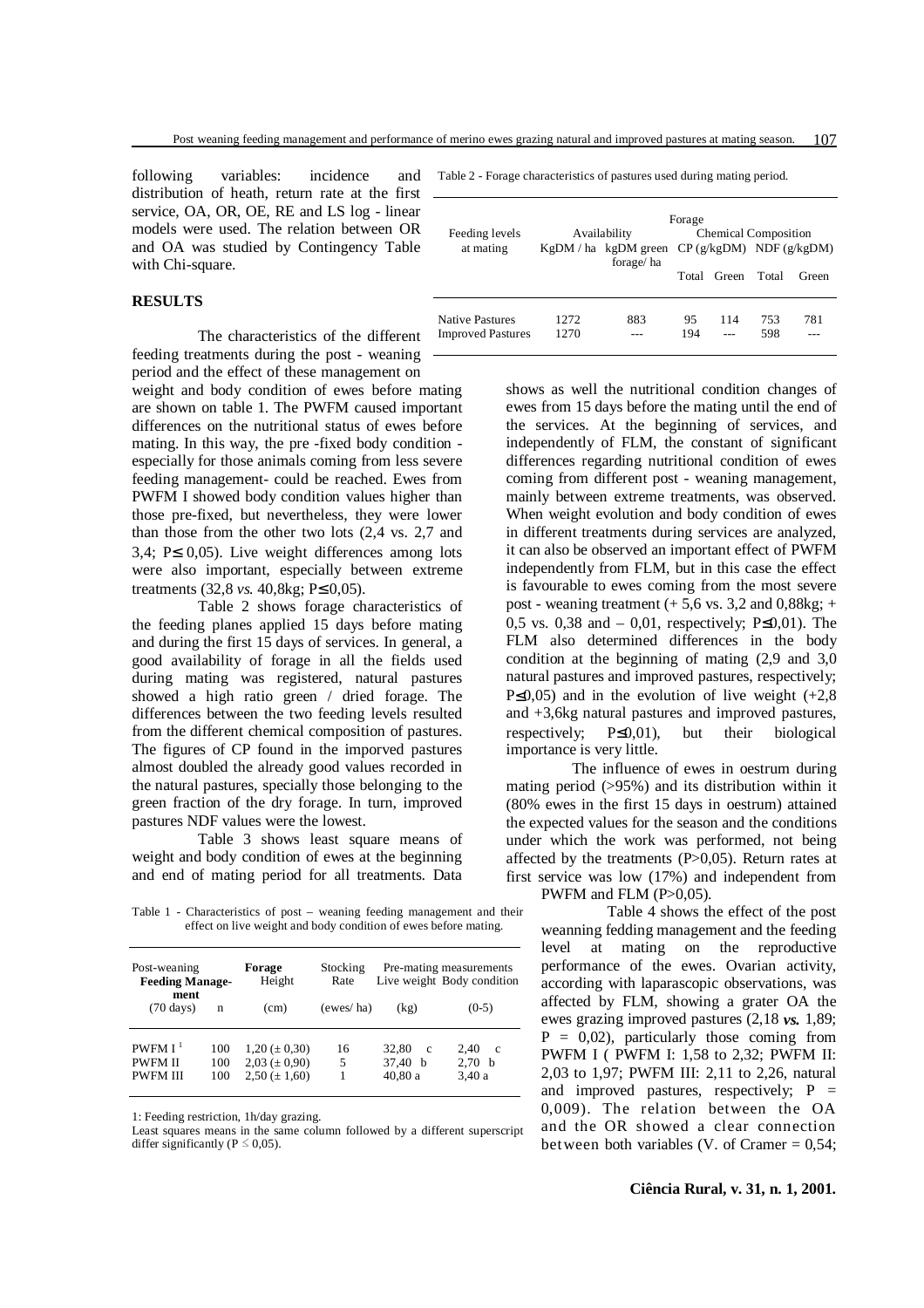Bianchi *et al.*

Table 3 - Effect of post – weaning feeding management and of feeding level at mating period on live weight (LW) and body condition (BC) of ewes around services.

| <b>POST – WEANING</b><br>FEEDING MANAGEMENT AND<br>FEEDING LEVEL AT MATING | <b>BEGINNING</b><br>OF MATING<br>LW<br>(kg) | ВC<br>$(0-5)$        | <b>EVALUATION PERIOD</b><br>END OF<br>MATING<br>LW<br>(kg) | BС<br>$(0-5)$     | <b>MATING</b><br>Change of Change of<br>$LW$ $(kg)$ | <b>15 DAYS BEFORE</b><br>$BC(0-5)$ |
|----------------------------------------------------------------------------|---------------------------------------------|----------------------|------------------------------------------------------------|-------------------|-----------------------------------------------------|------------------------------------|
| $N^{\circ}$ of observations                                                | 296                                         | 296                  | 291                                                        | 291               | 291                                                 | 291                                |
| Post-weaning feeding management                                            | **                                          | **                   | $**$                                                       | **                | $**$                                                | $\ast$ $\ast$                      |
| <b>PWFMI</b>                                                               | $35.20 \text{ c}$                           | 2.60<br>$\mathbf{c}$ | 38.40<br>$\mathbf{c}$                                      | $2,90$ c          | 5.60 a                                              | 0.50a                              |
| <b>PWFM II</b>                                                             | 39.30 <sub>b</sub>                          | 2.90 <sub>b</sub>    | 40.80 <sub>b</sub>                                         | 3.10 <sub>b</sub> | 3,20 b                                              | 0.38 b                             |
| <b>PWFM III</b>                                                            | 40.30 a                                     | 3.40 a               | 41,80 a                                                    | 3,40 a            | 0.88<br>$\mathbf{c}$                                | $-0.01$<br>$\mathbf{c}$            |
| Feeding level at mating                                                    | NS                                          | ÷                    | NS                                                         | NS.               | **                                                  | NS                                 |
| Native pastures                                                            | 38,30                                       | 2,90                 | 39.90                                                      | 3,10              | 2,80                                                | 0,27                               |
| Improved pastures                                                          | 38,20                                       | 3,00                 | 40,70                                                      | 3,10              | 3,60                                                | 0.30                               |
| <b>PWFM x FLM</b>                                                          | <b>NS</b>                                   | <b>NS</b>            | <b>NS</b>                                                  | <b>NS</b>         | <b>NS</b>                                           | <b>NS</b>                          |
| <b>SME</b>                                                                 | 14,17                                       | 0.06                 | 14,40                                                      | 0,07              | 3,68                                                | 0,06                               |
| CV(%)                                                                      | 9.84                                        | 7.94                 | 9.43                                                       | 8,46              | 59.30                                               | 83,80                              |
| $R^2$                                                                      | 0,26                                        | 0.66                 | 0,14                                                       | 0,34              | 0,52                                                | 0,45                               |

NS: P>0,05; (\*): P $\leq$ 0,05; (\*\*): P $\leq$ 0,01; (a, b, c): P $\leq$ 0,01.

Least squares means in the same column followed by a different superscript differ significantly  $(P \le 0.05)$ .

P≤0,0001). The probability of multiple ovulation increased together with the ovarian activity: from 15,6% in ewes with  $OA = 2$ , to 54% in those with  $OA = 3$  and 66.6% for  $OA = 4$ . The treatments did not affect the ovulation rate  $(P>0.05)$ , but P values obtained  $(P = 0.12 - 0.14)$  indicate that the different treatments had some effect. The ovulatory efficiency was only affected by FLM. The ewes that remained in natural pastures during service showed the higher values of OE  $(0.72 \text{ }\nu s, 0.65; \text{ }P \leq 0.05)$ . The rate lambs born/ ovulation was only affected by PWFM (P=0,04), the higher values (0,94, 0,96 and 0,74, PWFM III,II and I, respectively; P≤0,05) belonging to ewes coming from the less severe treatments.

Furthermore, the influence of the ovulation rate on the variable was studied, and it was found that the probability that an ovule coming from a single ovulation may give birth to a lamb was greater than that of an ovule coming from a double ovulation  $(0.88 \text{ }\nu s. \ 0.72; \ P = 0.002)$ . Nevertheless, the number of lambs born increased with the ovulation rate. In fact, the rate lambs born / ewe served showed the higher records in the ewes coming from PWFM III (1,18, 1,11 and 0,96, PWFM III, II and I, respectively;  $P = 0.02$ ) and in those grazing improved pastures during mating period (1,13 and 1,03, improved and natural pastures, respectively;  $P = 0,10$ , which also were those showing a trend to higher values of ovulation rate.

# **DISCUSSION**

The higher response to feeding change during mating period exhibited by ewes from PWFM I under ovarian activity is probably due to a different content crude protein in pastures. LINDSAY (1976); FERNÁNDEZ (1993b) pointed out that when the proteic level of a certain diet increases, the number of supplied follicles increases and, consequently, increases the ovarian activity of the ewes.

The fact that the ewes grazing natural pastures during mating period showed a higher ovulatory efficiency than those grazing improved pastures determined that the ovulation rate was affected by

no treatments. Probably, the treatments applied during services were not different enough to allow significant differences in this respect. In fact, the natural pastures used in this study had superior forage characteristics related to the conditions usually found in our country. The differences in chemical composition among the various pastures used at mating period and the high contents of *Lotus corniculatus* found in several samplings carried out in the improved pastures (70% of forage supply), related to the high of tannin of this leguminous (MONTOSSI, 1995), as well as the consequent increase of available aminoacids at intestinal level (BLACK, 1988), are factors which must be considered. In this regard, CRUIKSHANK *et al*. (1988) and CATALANO & SIRHAN (1993) point out significant increases in the ovulation rate of ewes which were fed with diets of high contents of non - degradable proteins at rumen level. On the other hand, the variable under discussion is discrete and P values found in treatments  $(0,20 > P > 0,10)$ are not negligible.

Apparently, there was some evidence that the records of ovulation rate was higher for the ewes from PWFM III and for those that grazed improved pastures, as compared with those under more severe feeding management and those grazed natural pastures, respectively. The larger ovulation balanced their less feasibility, individually considered, and determined a higher rate lambs born / ewe served in those treatments that showed a trend towards higher

108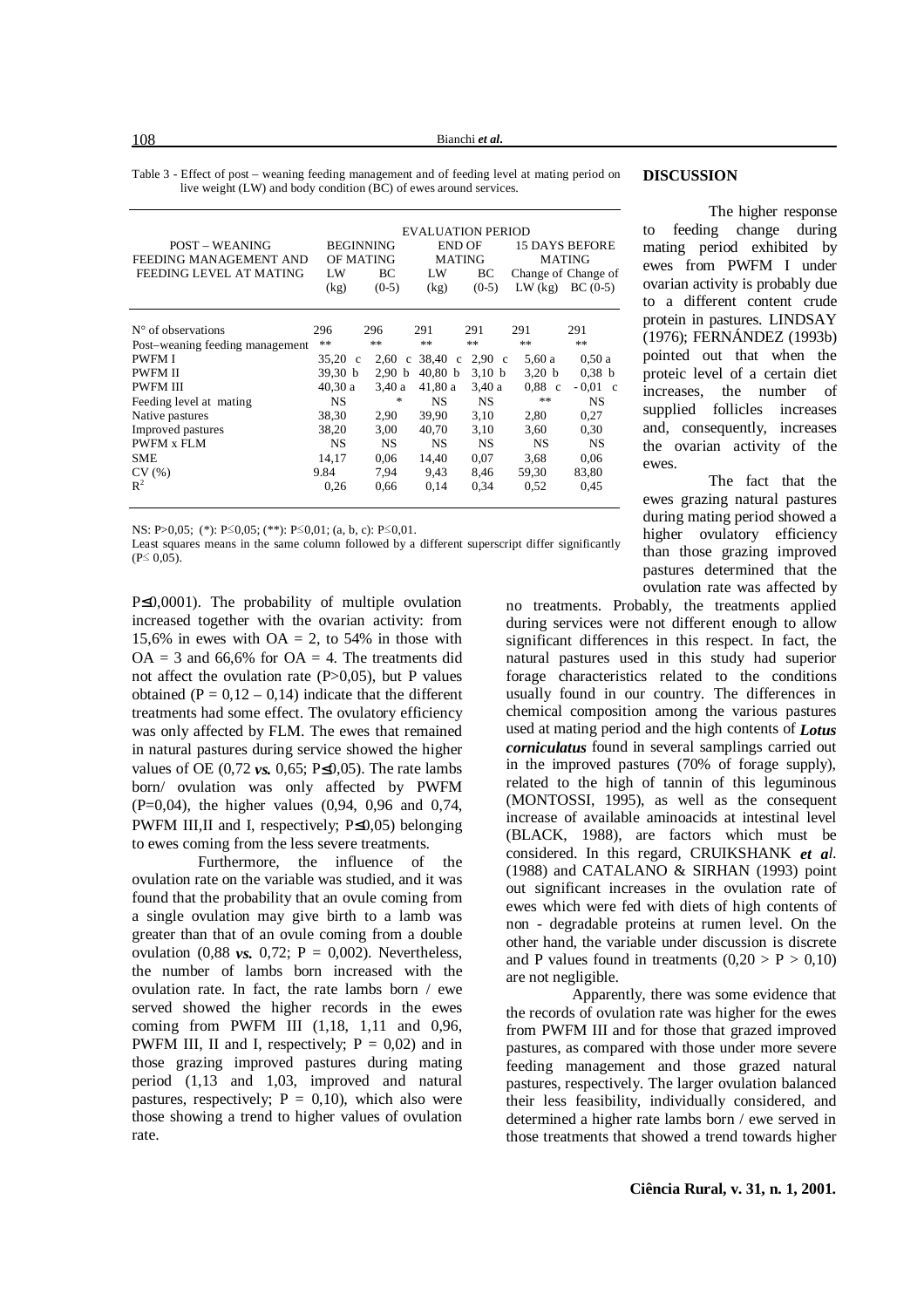Table 4 - Effect of PWFM and FLM during mating period on the reproductive performance of the ewes.

| $Post - wearing$<br>Feeding management and<br>feeding level at mating | activity      | rate         |              | Ovarian Ovulation Ovulatory Lambs born Lambs born<br>efficiency Ovulation Ewe served |                   |
|-----------------------------------------------------------------------|---------------|--------------|--------------|--------------------------------------------------------------------------------------|-------------------|
| Post - weaning<br>feeding management                                  | <b>NS</b>     | <b>NS</b>    | <b>NS</b>    | *                                                                                    | *                 |
| PWFMI(1)                                                              | 1,96          | 1,20         | 0,71         | 0.83 <sub>b</sub>                                                                    | 0.96 <sub>b</sub> |
|                                                                       | $(\pm 0.93)$  | $(\pm 0.40)$ | $(\pm 0.27)$ | $(\pm 0.33)$                                                                         | $(\pm 0.43)$      |
| PWFM II $(2)$                                                         | 2,00          | 1,18         | 0,66         | 0,96a                                                                                | 1,11a             |
|                                                                       | $(\pm 0.80)$  | $(\pm 0.39)$ | $(\pm 0.25)$ | $(\pm 0.14)$                                                                         | $(\pm 0.31)$      |
| PWFM III (3)                                                          | 2,18          | 1,32         | 0.69         | 0,94a                                                                                | 1,18a             |
|                                                                       | $(\pm 0.95)$  | $(\pm 0.47)$ | $(\pm 0.26)$ | $(\pm 0.19)$                                                                         | $(\pm 0.43)$      |
| Feeding level at mating                                               | $\frac{1}{2}$ | <b>NS</b>    | 冰            | <b>NS</b>                                                                            | NS                |
| Native pastures (1)                                                   | 1,89b         | 1,19         | 0,72         | 0.90                                                                                 | 1,03              |
|                                                                       | $(\pm 0.89)$  | $(\pm 0.39)$ | $(\pm 0.26)$ | $(\pm 0.26)$                                                                         | $(\pm 0.36)$      |
| Improved pastures (2)                                                 | 2,18a         | 1,27         | 0.65         | 0.91                                                                                 | 1,13              |
|                                                                       | $(\pm 0.89)$  | $(\pm 0.45)$ | $(\pm 0.25)$ | $(\pm 0.24)$                                                                         | $(\pm 0.44)$      |
| <b>PWFM x FLM</b>                                                     | **            | <b>NS</b>    | <b>NS</b>    | <b>NS</b>                                                                            | <b>NS</b>         |
| 1 X 1                                                                 | 1,58b         | 1,10         | 0,79         | 0.84                                                                                 | 0,89              |
|                                                                       | $(\pm 0.72)$  | $(\pm 0.31)$ | $(\pm 0.26)$ | $(\pm 0.34)$                                                                         | $(\pm 0.32)$      |
| 1 X 2                                                                 | 2,32a         | 1,29         | 0.63         | 0.83                                                                                 | 1,03              |
|                                                                       | $(\pm 0.96)$  | $(\pm 0.46)$ | $(\pm 0.26)$ | $(\pm 0.34)$                                                                         | $(\pm 0.50)$      |
| 2 X 1                                                                 | 2,03a         | 1,20         | 0,66         | 0.95                                                                                 | 1,10              |
|                                                                       | $(\pm 0.85)$  | $(\pm 0.41)$ | $(\pm 0.26)$ | $(\pm 0.13)$                                                                         | $(\pm 0, 30)$     |
| 2 X 2                                                                 | 1,97a         | 1,16         | 0,66         | 0.96                                                                                 | 1,11              |
|                                                                       | $(\pm 0.76)$  | $(\pm 0.37)$ | $(\pm 0.24)$ | $(\pm 0.13)$                                                                         | $(\pm 0.32)$      |
| 3 X1                                                                  | 2.11a         | 1,27         | 0,70         | 0.93                                                                                 | 1,11              |
|                                                                       | $(\pm 0.99)$  | $(\pm 0.45)$ | $(\pm 0.26)$ | $(\pm 0.22)$                                                                         | $(\pm 0.42)$      |
| 3 X 2                                                                 | 2,26a         | 1,37         | 0,67         | 0.96                                                                                 | 1,26              |
|                                                                       | $(\pm 0.92)$  | $(\pm 0.49)$ | $(\pm 0.26)$ | $(\pm 0.14)$                                                                         | $(\pm 0.45)$      |

NS: P > 0,05; (\*): P  $\leq$  0,05; (\*\*): P  $\leq$  0,01.

Least squares means in the same column followed by a different superscript differ significantly ( $P \le 0.05$ ).

values of ovulation rate. However, it must be noted, that values attained by the ewes coming from the most severe PWFM are acceptable, although their weight before the mating was below the minimum threshold established for the breed (37kg; MCINNES & SMITH, 1966). No previous references to critical body condition around mating period of Merino ewes were found, but data concerning other breeds (GUNN *et al.*, 1969; GUNN *et al*., 1972; GUNN & DONEY, 1975; ÁLVAREZ MITHIEUX *et al.* 1991) suggest that the values attained by the ewes from PWFM I may also be critical.

Considering evolution of weight and body condition of ewes from different treatments during services, an important effect resulting from the PWFM is observed. This effect is independent from the FLM, but in this case is favourable to the ewes coming from the most severe post - weaning treatment. Of course, the balance between dynamic

and static nutritional condition (LINDSAY, 1976) may be used to explain the effect of the PWFM on the reproductive performance of the ewes. The important gains in weight and body condition, during services, of the ewes coming from PWFM I, which were independent from the FLM, reflect the good forage characteristics of the natural pastures used in this work. This fact may explain the absence of a favourable differential response, concerning the final reproductive performance of the ewes coming from PWFM I, to the change in feeding during mating period, even when both the ovulation rate and the proportion lambs born / ewe served showed a similar trend towards the significant interaction among treatments found under ovarian activity.

It is probably advisable to supply a preferential diet around mating period in order to improve the reproductive performance of the flock, specially to animals that suffered post weaning food scarceness and present body conditions inferior to the ones considered in this work. Developing local information in this respect is very important in countries like Uruguay, where good forage resources are scarce, particularly for sheep

production, traditionally run in extensive form.

#### **ACKNOWLEDGEMENTS**

This work has been possible thanks to the collaboration of all the staff of the "Tres Marías" and the support of their owners Messrs. Otegui Hermanos.

### **REFERENCES**

- ALVAREZ MITHIEUX, M.C., PUEYO, J.M. Y DELFINO, D.O. Condición Corporal del vientre ovino al momento del servicio y su performance reproductiva. *In*: JORNADA DE ACTUALIZACIÓN EN PRODUCCIÓN OVINA, 1991, AAPA, INTA, Concepción del Uruguay. Entre Ríos. Argentina. **Anais...** Concepción del Uruguay : Instituto Nacional de Tecnología Agropecuaria, 1991. 25p. p.1.
- BIANCHI, G., BENTANCUR, O., FERNÁNDEZ, D., *et.al.* Suplementación en encarnerada temprana de ovejas Merino en pastizal nativo. In: CONGRESO MUNDIAL DEL MERINO, 4, 1994, Montevideo, Uruguay. **Anais...** Montevideo : SUL. Talleres Gráficos de "El País, 1994. 316p. p.306.